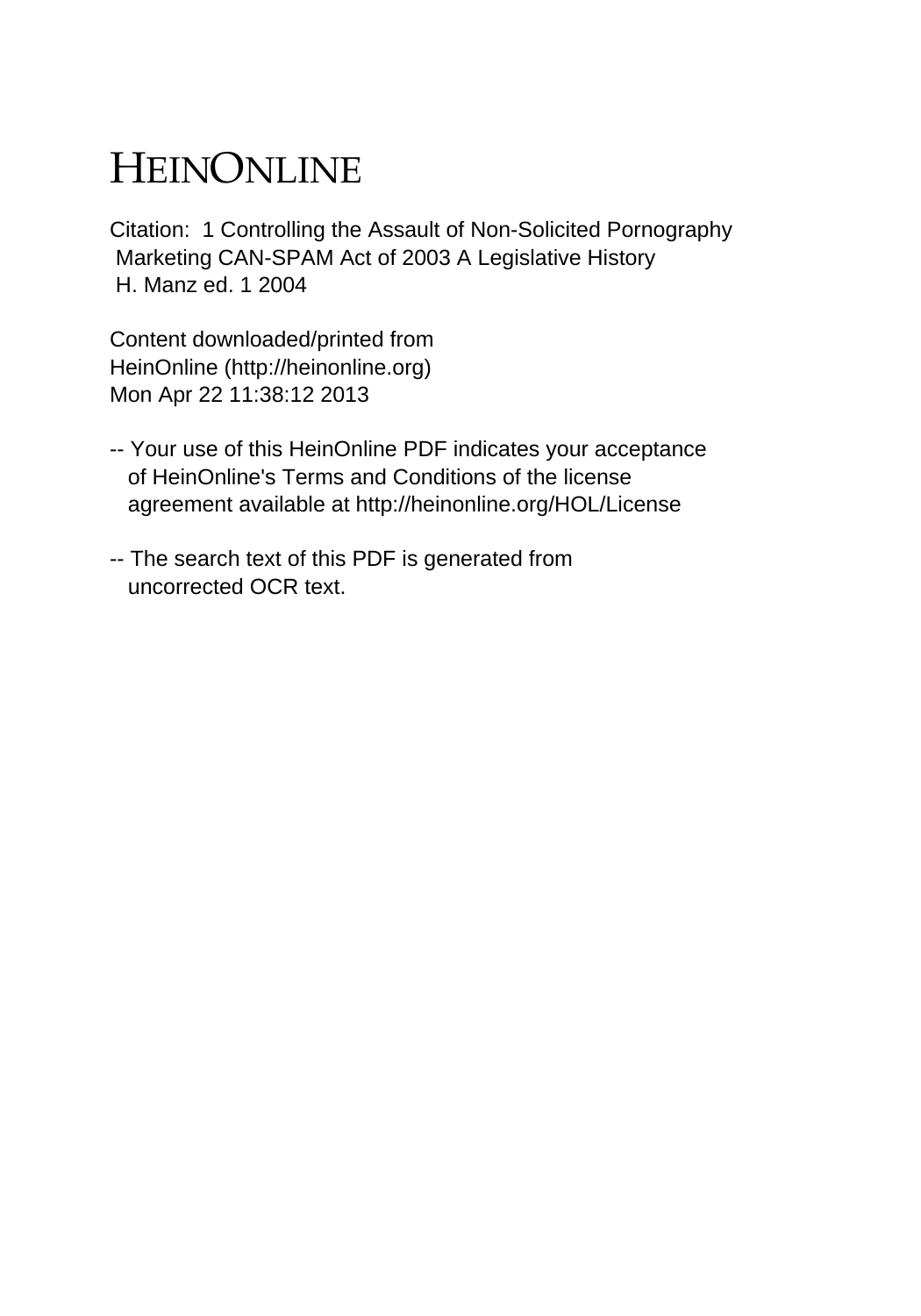# **106TH CONGRESS**<br>**1ST SESSION lST SESSION H.R. 1910**

To prohibit abuses in the use of unsolicited bulk electronic mail, and for other purposes.

### **IN** THE **HOUSE** OF REPRESENTATIVES

MAY 24, 1999

Mr. GREEN of Texas introduced the following bill; which was referred to the Committee on Commerce, and in addition to the Committee on the Judiciary, for a period to **be** subsequently determined **by** the Speaker, in each case for consideration of such provisions as fall within the jurisdiction of the committee concerned

# **A BILL**

To prohibit abuses in the use of unsolicited bulk electronic mail, and for other purposes.

- *1 Be it enacted by the Senate and House of Representa-*
- *2 tives of the United States of America in Congress assembled,*

### **3 SECTION. 1. SHORT TITLE**

4 This Act may be cited as the "E-Mail User Protection

**5** Act".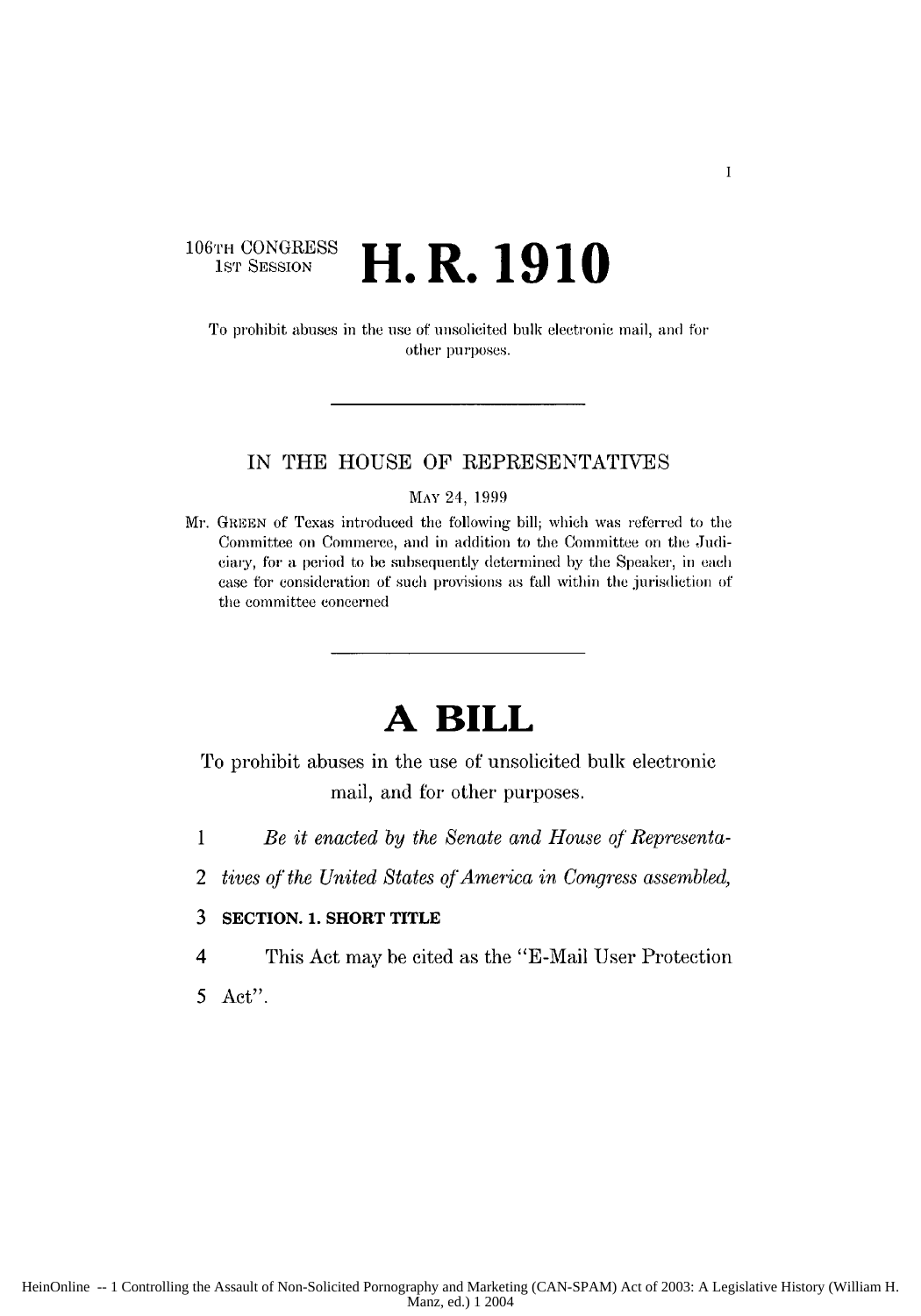**1 SEC. 2. LIMITATIONS ON THE USE OF UNSOLICITED BULK** 2 **E-MAIL.**

3 (a) PROHIBITION.—It shall be unlawful for any per-4 son, using any means or instrumentality of, or affecting, 5 interstate or foreign commerce—

6 (1) to initiate the transmission of a unsolicited 7 bulk electronic mail message that contains a false, 8 fictitious, or misappropriated name of the sender, 9 electronic mail return address, or name and phone 10 number of a telephone contact person;

11 (2) to initiate the transmission of a unsolicited 12 bulk electronic mail message to an interactive com-13 puter service with knowledge that such message fal-14 sifies an Internet domain, header information, date 15 or time stamp, originating e-mail address or other 16 identifier;

17 (3) to initiate the transmission of an unsolicited 18 bulk electronic mail message and to fail to comply 19 with the request of the recipient of the message, de-20 livered to the sender's electronic mail address, that 21 the recipient does not wish to receive such messages;

22 (4) to use, create, sell, or distribute any com-23 puter software that is primarily designed to create, 24 on an electronic mail message, false Internet do-25 main, header information, date or time stamp, origi-26 nating e-mail address or other identifier.

**.HR 1910 MH**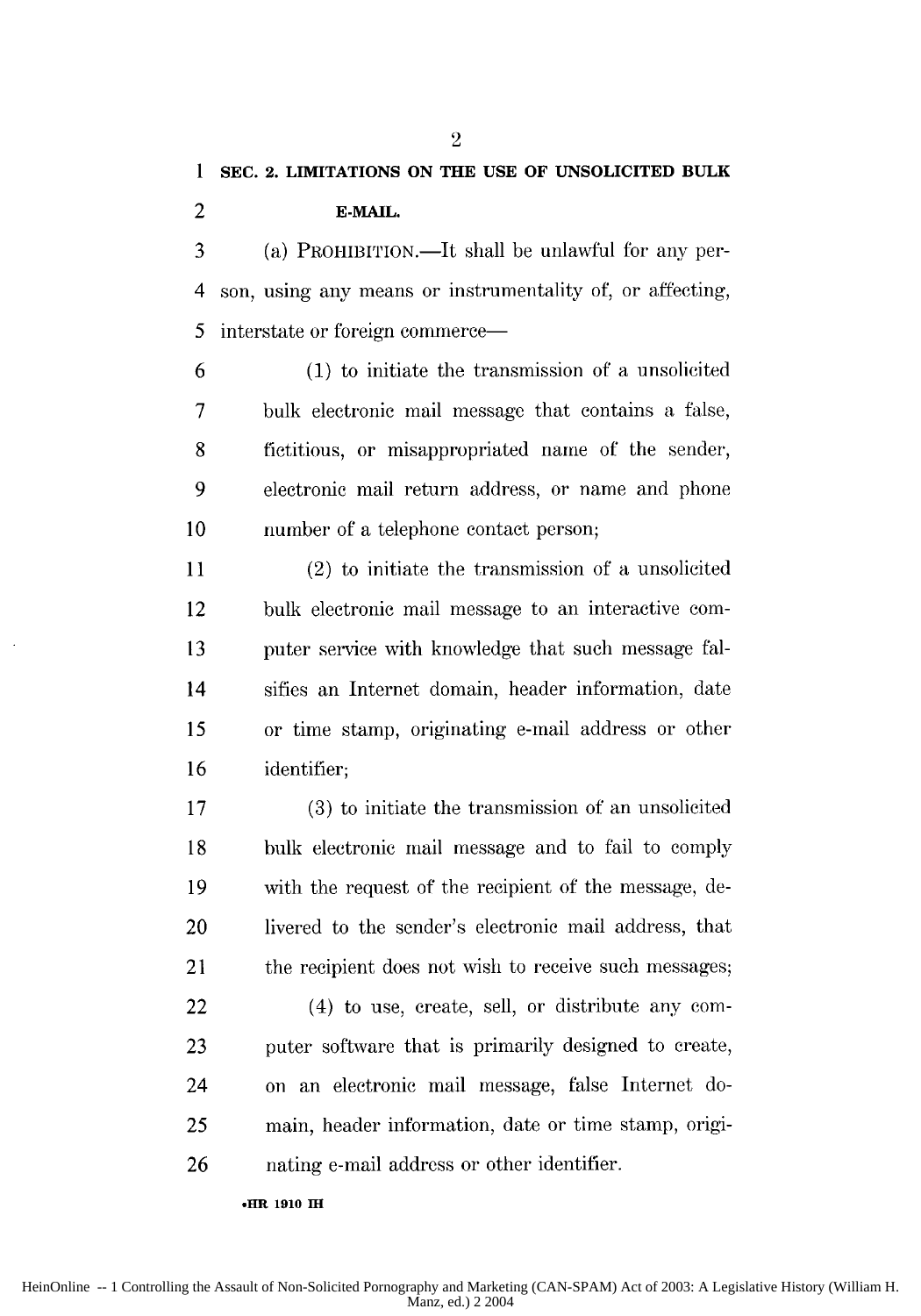1 (b) VIOLATIONS.

| $\boldsymbol{2}$        | (1) CIVIL FINES.—Whoever knowingly violates                      |
|-------------------------|------------------------------------------------------------------|
| 3                       | subsection (a) shall be fined not more than the                  |
| $\overline{\mathbf{4}}$ | greater of (1) \$50 for each message delivered in vio-           |
| 5                       | lation of such subsection, or $(2)$ \$10,000 for each            |
| 6                       | day the violation continues.                                     |
| 7                       | (2) CRIMINAL SANCTIONS.—Whoever—                                 |
| 8                       | $(A)$ intentionally violates subsection $(a)(1)$                 |
| 9                       | by misappropriating the name or electronic mail                  |
| 10                      | return address of another person; or                             |
| 11                      | $(B)$ intentionally violates subsection $(a)(3)$                 |
| 12                      | by initiating the transmission of unsolicited                    |
| 13                      | electronic mail to an individual who has specifi-                |
| 14                      | cally communicated to the violator that individ-                 |
| 15                      | ual's desire not to receive such mail;                           |
| 16                      | shall be fined under title 18, United States Code, or            |
| 17                      | imprisoned not more than one year, or both.                      |
| 18                      | <b>SEC. 3. ENFORCEMENT</b>                                       |
| 19                      | The Federal Trade Commission shall have the power                |
| 20                      | to enforce a violation of section 2 as an unfair or deceptive    |
| 21                      | act or practice prescribed under section $18(a)(1)(B)$ of the    |
| 22                      | Federal Trade Commission Act $(15 \text{ U.S.C. } 57(a)(1)(B)).$ |
| 23                      | SEC. 4. RIGHT OF ACTION AND RECOVERY OF CIVIL DAM-               |
| 24                      | AGES.                                                            |
| 25                      | (a) RIGHT OF ACTION.—                                            |

**\*HR 1910 IH**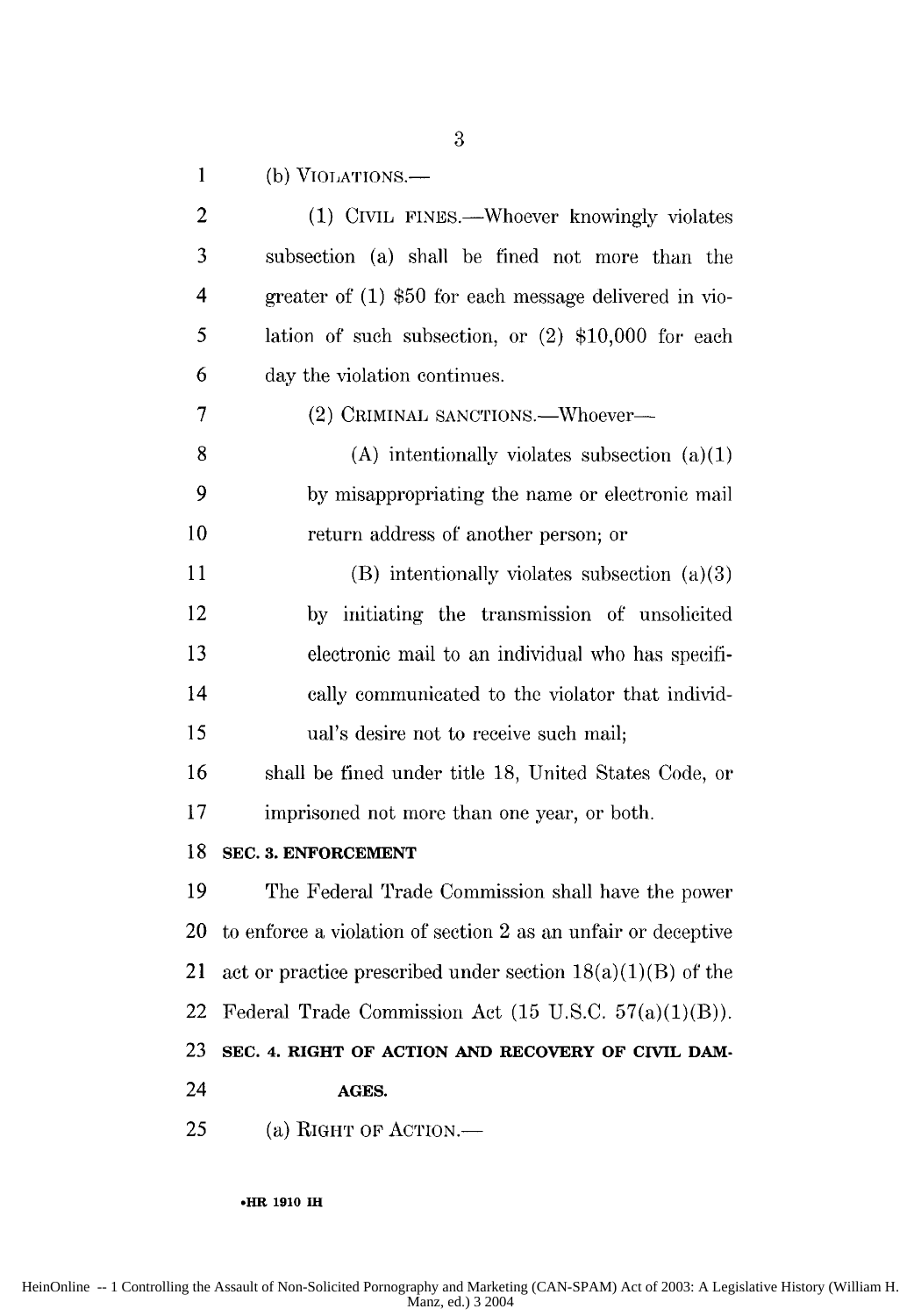| 1              | (1) ACTIONS BY INTERACTIVE COMPUTER SERV-               |
|----------------|---------------------------------------------------------|
| $\overline{2}$ | ICES.—Any interactive computer service that has         |
| 3              | been adversely affected by a violation of section       |
| 4              | $2(a)(2)$ may recover in a civil action from the person |
| 5              | or entity that engaged in such violation such relief    |
| 6              | as may be appropriate.                                  |
| 7              | (2) ACTIONS BY RECIPIENTS.—Any person or                |
| 8              | entity that has received an unsolicited bulk email      |
| 9              | and been adversely affected by a violation of section   |
| 10             | 2 may recover in a civil action from the person or      |
| 11             | entity that engaged in such violation such relief as    |
| 12             | may be appropriate.                                     |
| 13             | $(b)$ RELIEF.—                                          |
| 14             | (1) ACTIONS BY INTERACTIVE COMPUTER SERV-               |
| 15             | ICES.—In an action under subsection $(a)(1)$ , appro-   |
| 16             | priate relief includes-                                 |
| 17             | (A) such preliminary and other equitable                |
| 18             | or declaratory relief as may be appropriate, in-        |
| 19             | cluding an injunction against future violations;        |
| 20             | (B) actual monetary loss from a violation,              |
| 21             | statutory damages of not more than the greater          |
| 22             | $of -$                                                  |
| 23             | (i) \$50 for each message delivered in                  |
| 24             | violation of section $2(a)(2)$ ; or                     |

#### • **HR 1910 IH**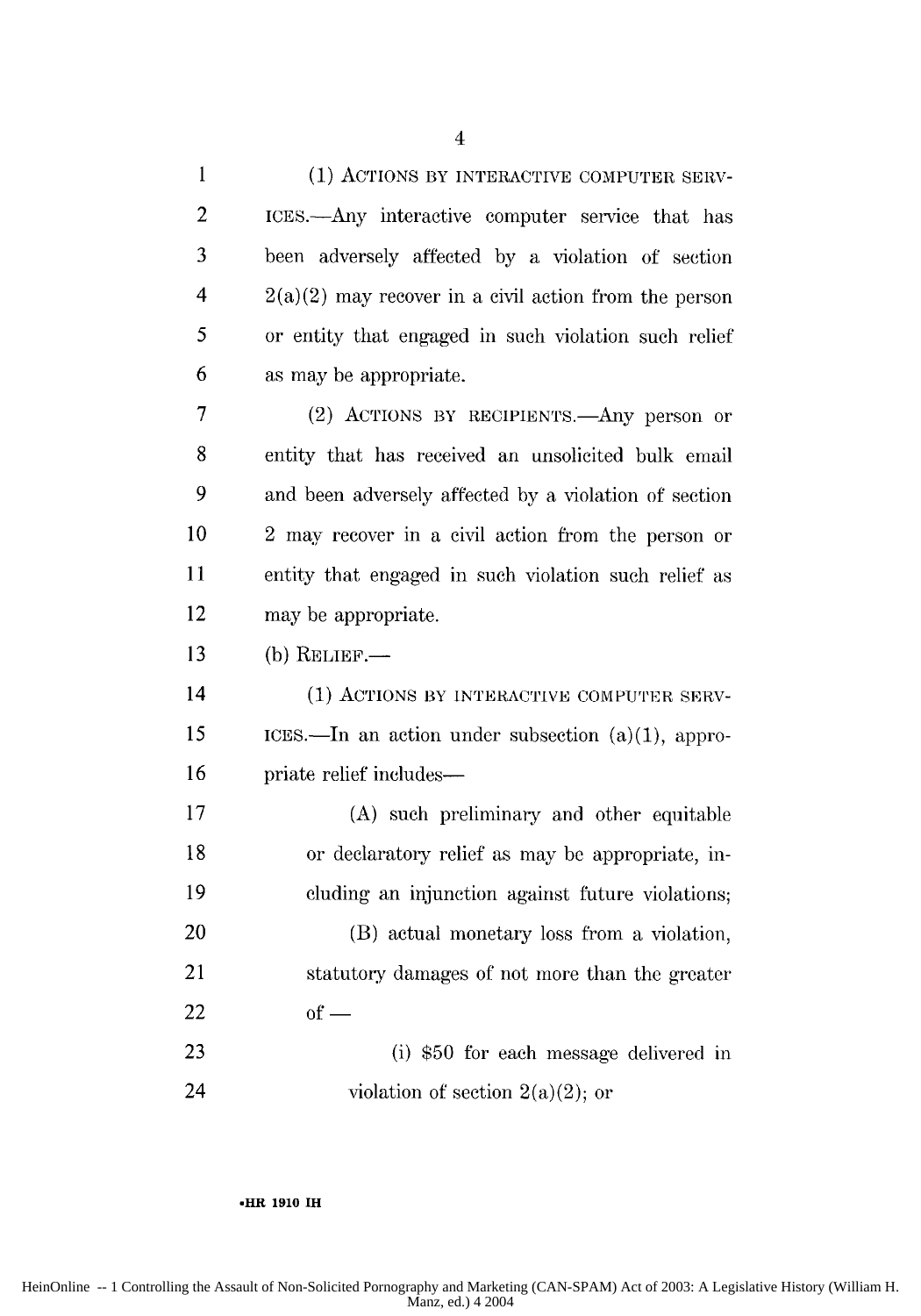| $\mathbf{1}$            | (ii) \$10,000 for each day during                    |
|-------------------------|------------------------------------------------------|
| $\overline{2}$          | which the violation continues; and                   |
| 3                       | (C) a reasonable attorney's fee and other            |
| $\overline{\mathbf{4}}$ | litigation costs reasonably incurred.                |
| 5                       | ACTIONS BY RECIPIENTS. - In an action<br>(2)         |
| 6                       | subsection (a)(2), appropriate<br>relief<br>under    |
| 7                       | includes-                                            |
| 8                       | (A) such preliminary and other equitable             |
| 9                       | or declaratory relief as may be appropriate, in-     |
| 10                      | eluding an injunction against future violations;     |
| 11                      | (B) actual monetary loss from a violation,           |
| 12                      | statutory damages of \$50 for each message de-       |
| 13                      | livered in violation of section $2(a)(2)$ ; and      |
| 14                      | (C) a reasonable attorney's fee and other            |
| 15                      | litigation costs reasonably incurred.                |
| 16                      | SEC. 5. DEFINITIONS.                                 |
| 17                      | For purposes of this Act:                            |
| 18                      | UNSOLICITED BULK ELECTRONIC<br>(1)<br>MAIL           |
| 19                      | MESSAGE.-The term "unsolicited bulk electronic       |
| 20                      | mail message" means any electronic mail message      |
| 21                      | initiated by any person for commercial purposes, ex- |
| 22                      | cept for-                                            |
| 23                      | (A) electronic mail sent to others with              |
| 24                      | whom such person has a prior relationship, in-       |
| 25                      | cluding a prior business relationship; or            |

#### **-HiR 1910** 1H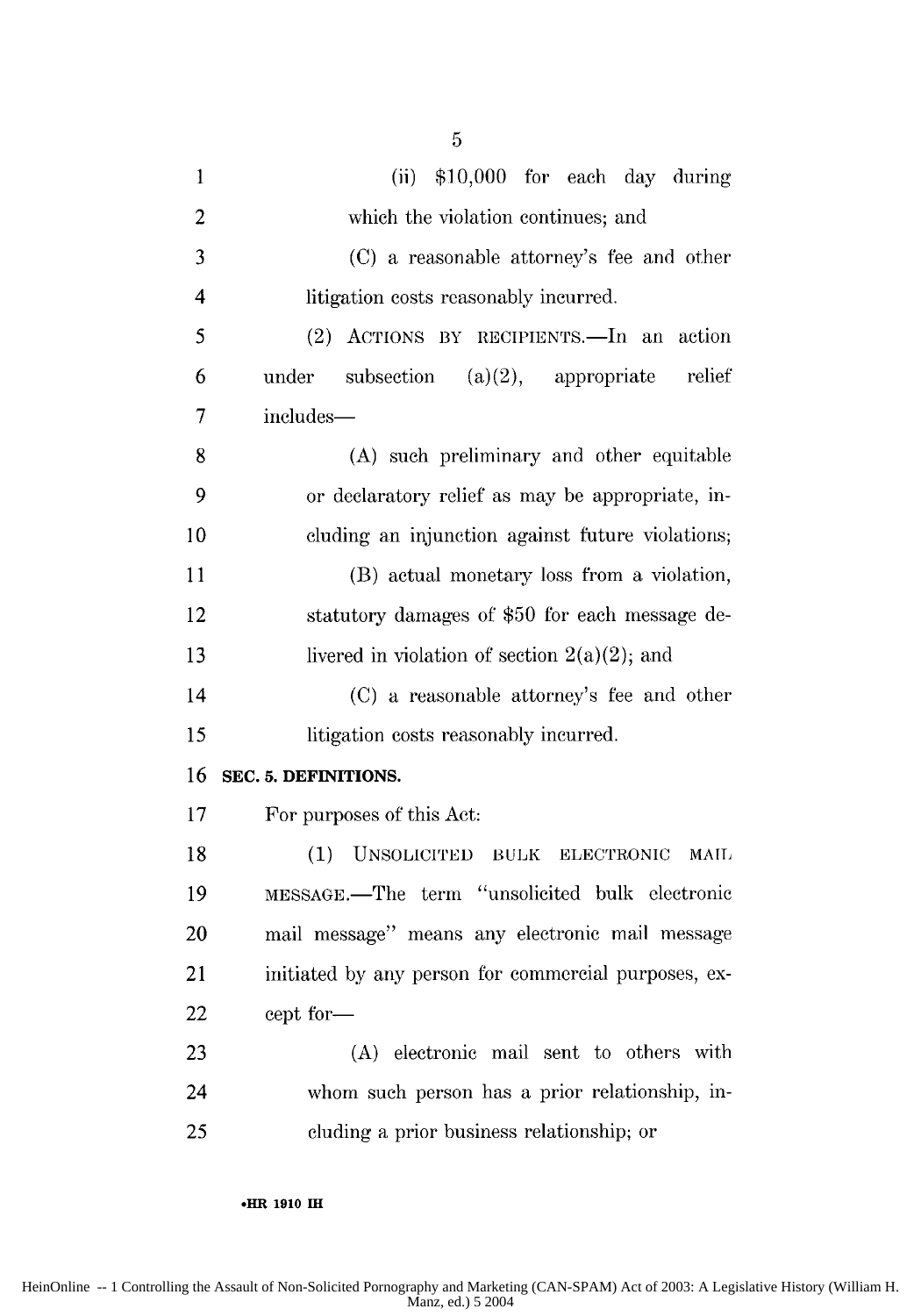1 (B) electronic mail sent to a recipient if 2 such recipient, or someone authorized by them, 3 has at any time affirmatively requested to re-4 ceive communications from that source.

5 (2) ELECTRONIC MAIL ADDRESS.—The term 6 "electronic mail address" means a destination on the 7 Internet (commonly expressed as a string of char-8 acters) to which electronic mail can be sent or deliv-9 ered.

10 (3) INTERACTIVE COMPUTER SERVICE.-The 11 term "interactive computer service" has the meaning 12 given that term in section  $230(e)(2)$  of the Commu-13 nications Act of 1934 (47 U.S.C. 230(e)(2)).

14 (4) INTERNET DOMAIN.—The term "Internet 15 domain" means a specific computer system (cou-16 monly referred to as a "host") or collection of com-17 puter systems that the Internet can reference, that **18** are assigned a specific reference point on the Inter-19 net (commonly referred to as an "Internet domain 20 name"), and that are registered with an organiza-21 tion that the Internet industry recognizes as a reg-22 istrar of Internet domains.

23 (5) INITIATES THE TRANSMISSION.—The term 24 "initiates the transmission," in the case of an elec-25 tronic mail message, means to originate the dec-

#### **.•HR 1910 IH**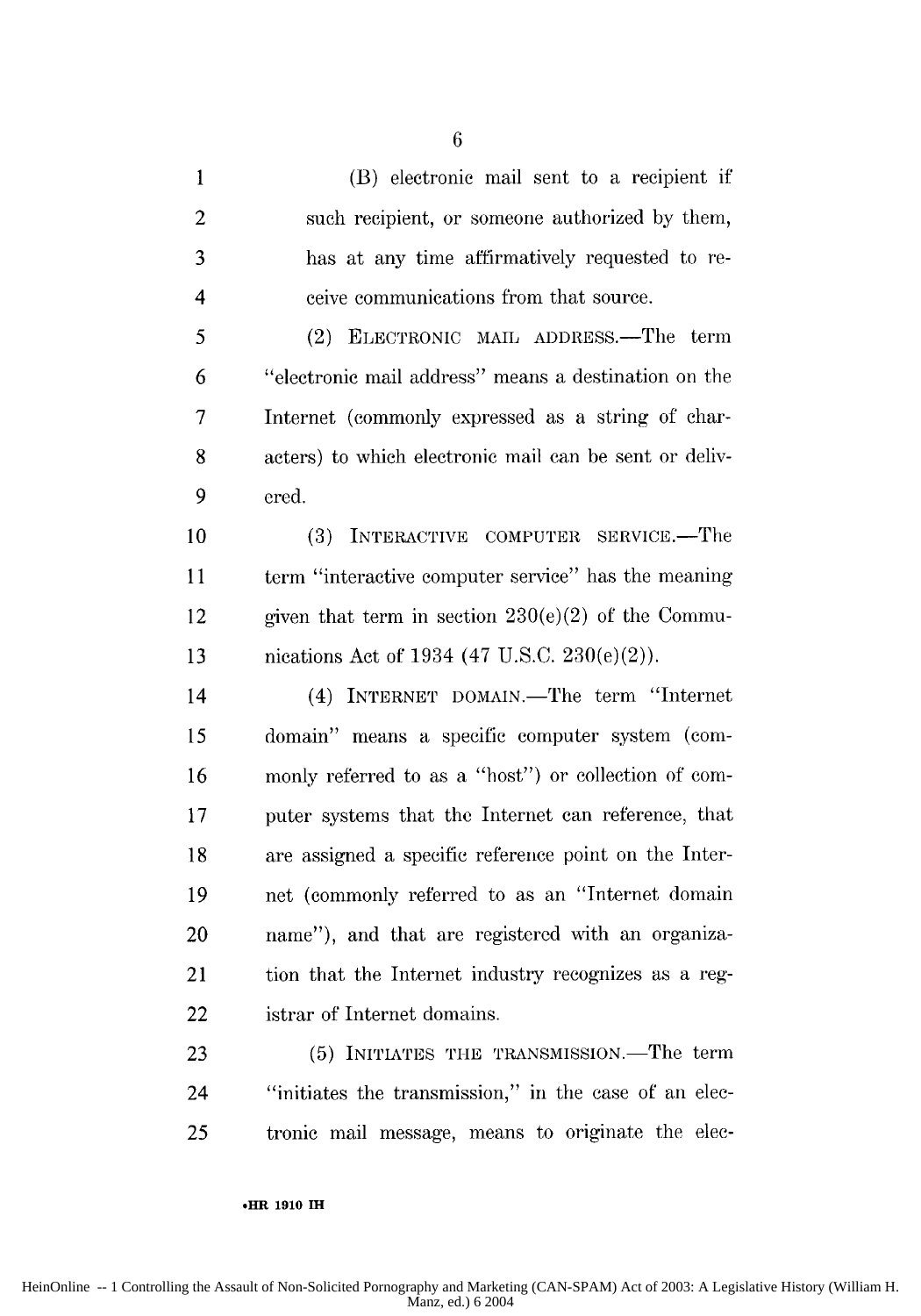1 tronic mail message, and excludes the actions of any 2 interactive computer service whose facilities or serv-3 ices are used by another person to transmit, relay, 4 or otherwise handle such message.

## **5 SEC. 6. EFFECTIVE DATE.**

6 The provisions of this Act shall take effect 45 days 7 after the date of enactment of this Act.

**0**

**-HR 1910 IH**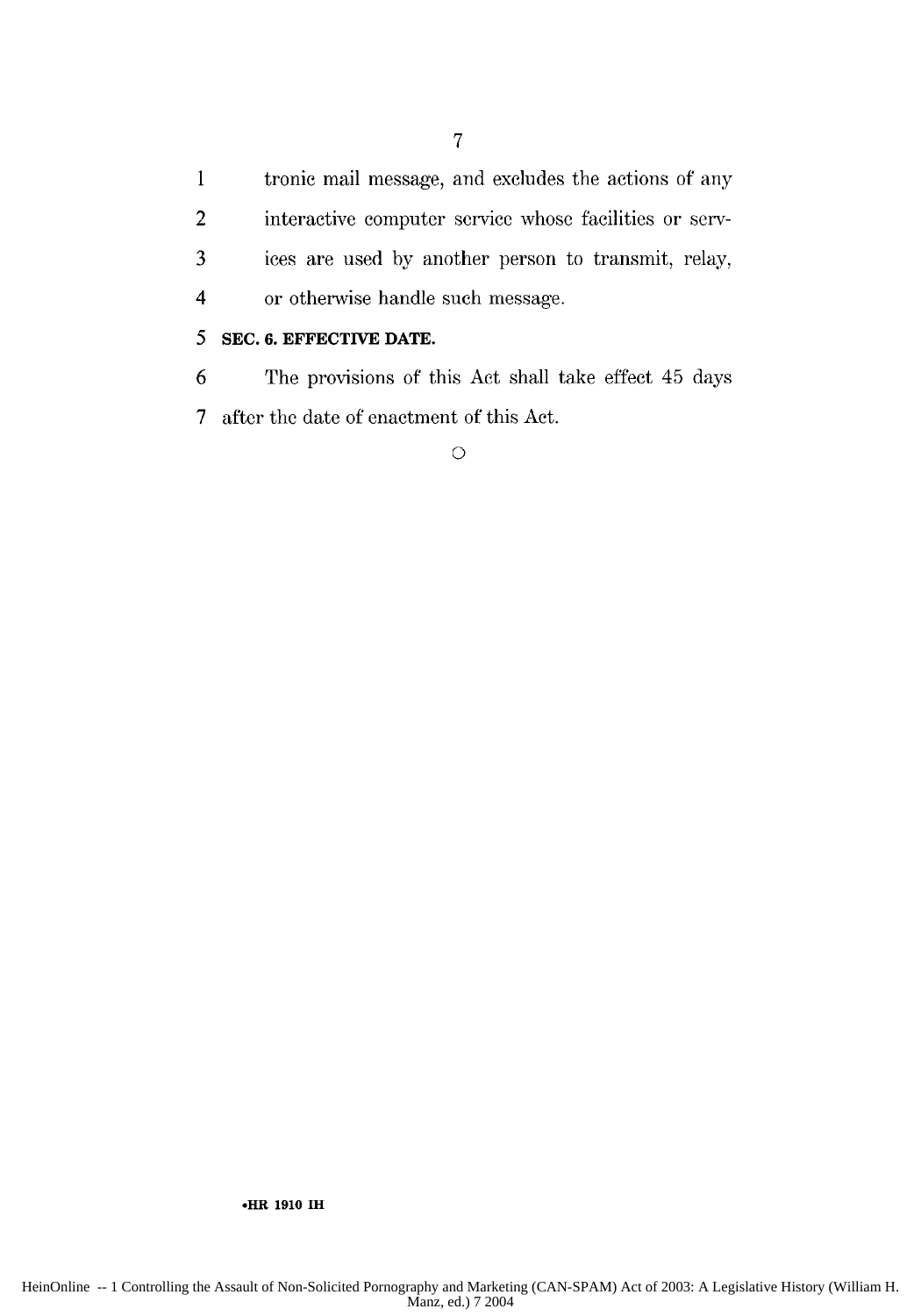HeinOnline -- 1 Controlling the Assault of Non-Solicited Pornography and Marketing (CAN-SPAM) Act of 2003: A Legislative History (William H. Manz, ed.) 8 2004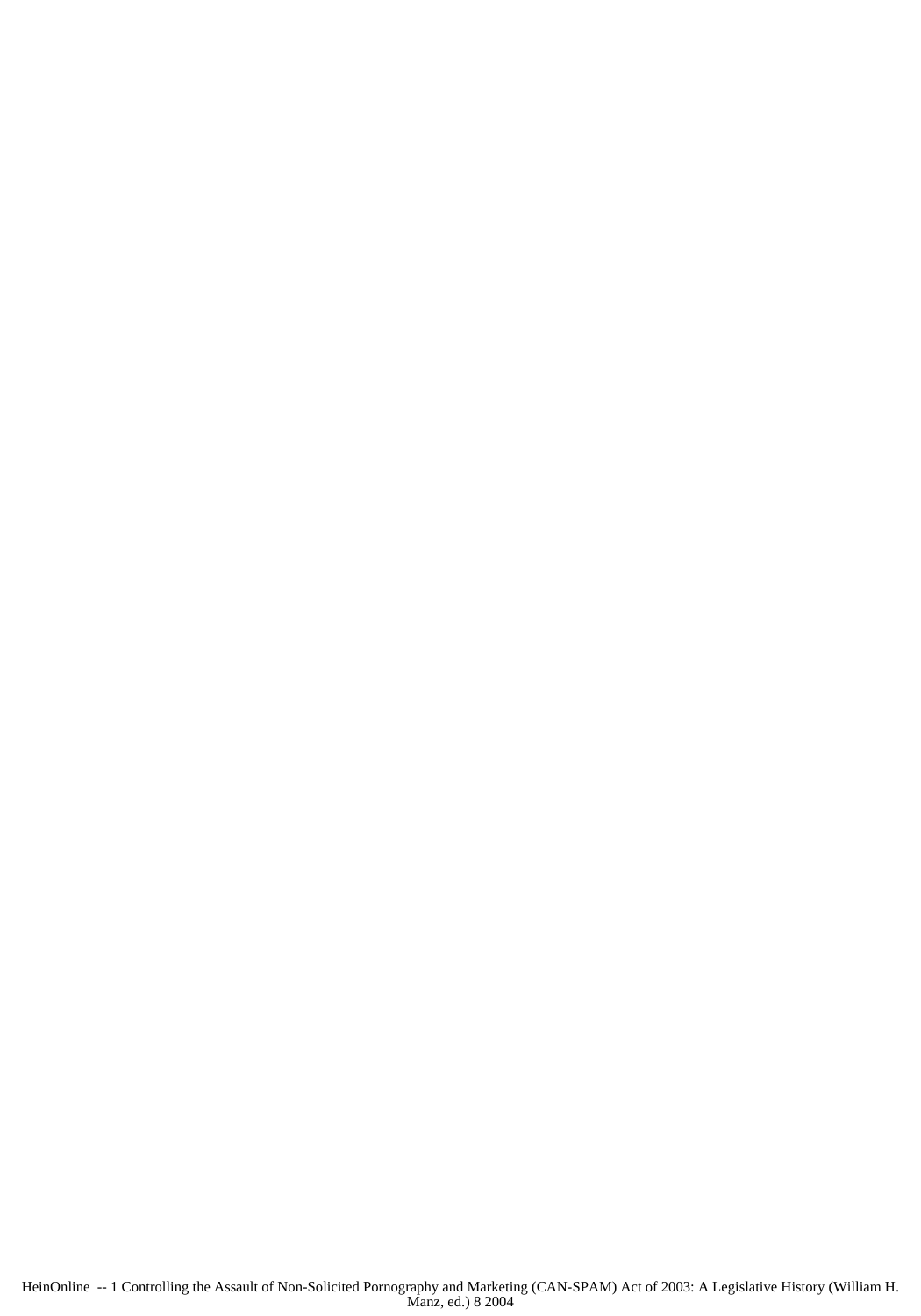# **DOCUMENT NO. 30**